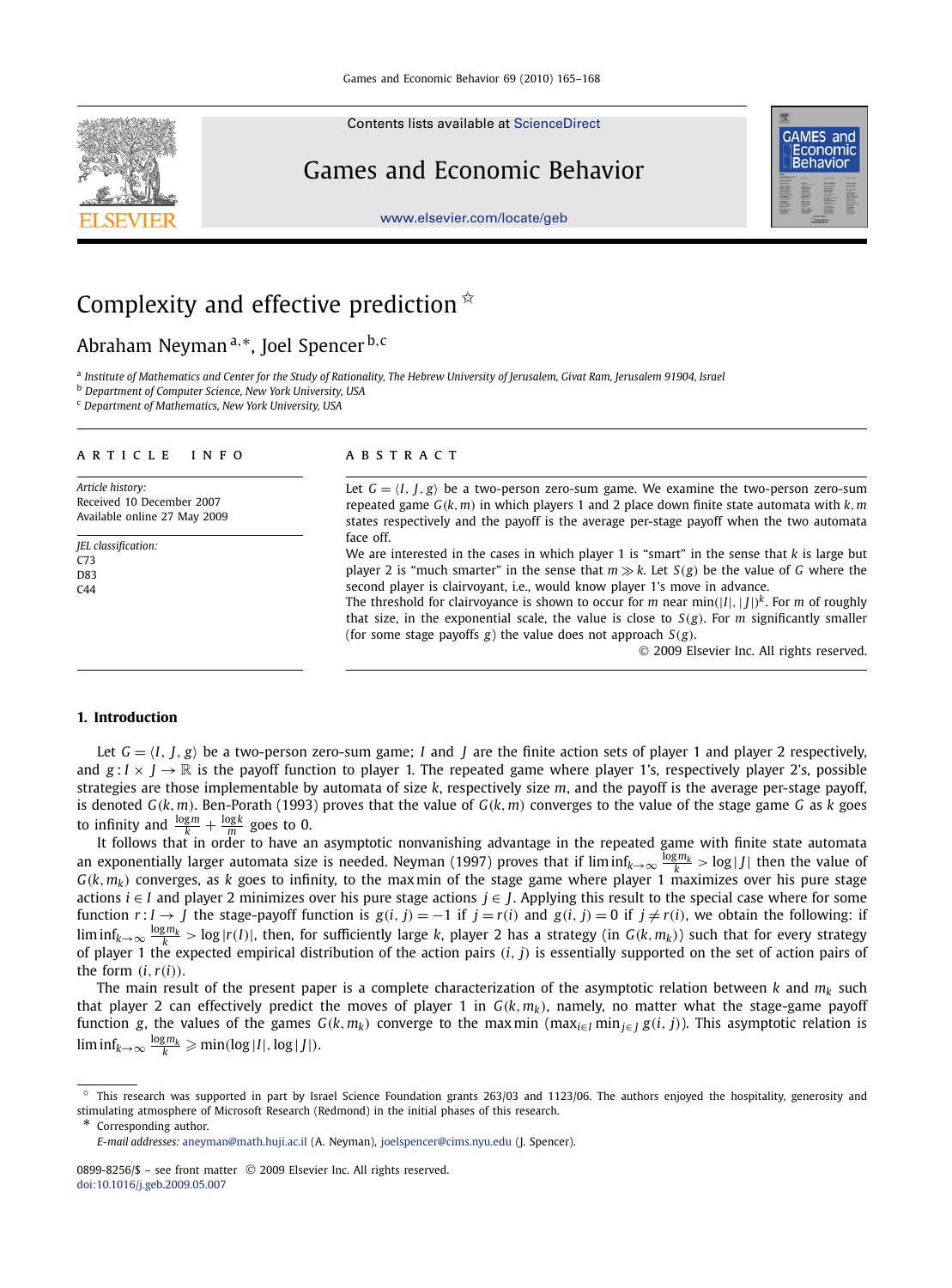The "matching pennies" game provides a good example. Here  $I = J = \{0, 1\}$  and  $g(x, y) = -1$  when  $x = y$  and  $g(x, y) =$  $+1$  when  $x ≠ y$ . From (Neyman, 1997) when  $m > (2.001)^k$  then  $G(k, m) \rightarrow -1$ . The second player is so much "smarter" than the first player that the second player can effectively predict the first player's move. Our new result says essentially that there is not a phase transition at 2<sup>k</sup>. When  $m \sim (1.999)^k$  then the value of  $G(k, m)$  is strictly more than but quite close to −1. We note that our proof for general games *G* was first done for the matching pennies game and that, indeed, the basic ideas of the general proof can be derived from this particular example.

An open problem (see Neyman, 1997) is the quantification of the feasible "level of prediction" when the limit of  $\frac{\log m_k}{L}$ equals *θ* and  $0 < θ < \min(\log |I|, \log |J|)$ . It is conjectured in (Neyman, 1997) that for every, but at most one, value of  $θ > 0$ , if  $\frac{\log m_k}{k} \to_{k \to \infty} \theta$  then the value of  $G(k, m_k)$  converges as  $k$  goes to infinity. More explicitly, there is a nonincreasing function  $v:(0,\infty)\to\mathbb{R}$  and  $\theta_0>0$  such that v is continuous at all  $\theta\neq\theta_0$  and such that if  $\frac{\log m_k}{k}\to_{k\to\infty}\theta>0$  and  $\theta\neq\theta_0$  then the value of  $G(k, m_k)$  converges to  $v(\theta)$  as *k* goes to infinity.

Our result shows (in particular) that such a discontinuity cannot happen at  $\theta_0 = \min(\log|I|, \log|I|)$ . More explicitly, we prove that for every  $\varepsilon > 0$  there is  $\delta > 0$  such that if k is sufficiently large and  $\log m > k(\log |I| - \delta)$  then the value of  $G(k, m)$  is  $\leq m$ *ax<sub>i∈<i>I*</sub> min<sub>*i*∈*I*</sub>  $g(i, j) + \varepsilon$ .

### **2. Preliminaries**

Fix a two-person zero-sum stage game  $G = \langle I, I, g \rangle$ . A finite history of the repeated game  $G^*$  is an element of  $(I \times I)^*$ . i.e., all finite strings  $(i_1, j_1, \ldots, i_t, j_t)$  (including the empty string Ø). A pure strategy  $\sigma$  of player 1 is a function  $\sigma$ :  $(I \times I)$ *J*<sup> $>$ </sup> → *I* and a pure strategy *τ* of player 2 is a function *σ* :*(I* × *J*)<sup>\*</sup> → *J*. A pair of pure strategies *(σ, τ)* induces a play  $(i_1, j_1, \ldots)$ , defined inductively as follows:  $i_1 = \sigma(\emptyset)$ ,  $j_1 = \tau(\emptyset)$ ,  $i_{t+1} = \sigma(i_1, j_1, \ldots, i_t, j_t)$ , and  $j_{t+1} = \tau(i_1, j_1, \ldots, i_t, j_t)$ . The average payoff per stage is defined as  $\lim_{T\to\infty}\sum_{t=1}^T g(i_t,j_t)$  whenever the limit exists, and if the play is induced by the strategy pair  $(\sigma, \tau)$  we denote this average per-stage payoff by  $g(\sigma, \tau)$ .

An *automaton* of player 2 consists of a set of *states M*, an *action function α* : *M* → *J*, a *transition function β* : *M* × *I* → *M*, and an *initial state*  $m^* \in M$ . The *size* of an automaton  $A = \langle M, m^*, \alpha, \beta \rangle$  is the number  $|M|$  of states.

An automaton  $A = (M, m^*, \alpha, \beta)$  for player 2 defines a strategy  $\tau = \tau^A$  as follows. Define the sequence of states  $(m_t)_{t \geqslant 1}$ by  $m_1 = m^*$  and  $m_{t+1} = \beta(m_t, i_t)$ . Note that  $m_t$  is a function of  $i_1, j_1, \ldots, i_{t-1}, j_{t-1}$ . Define

$$
\tau(s_1=(i_1, j_1), \ldots, s_{t-1}=(i_{t-1}, j_{t-1})=\alpha(m_t).
$$

Analogously one defines an automaton for player 1.

The set of all automata of size *m* of a player, as well as the set of all his/her strategies implementable by automata of size *m*, are denoted  $A(m)$ .

We denote by [*k*] the set {1*,...,k*} if *k* is a positive integer and [*η*] also denotes the integer part of *η* (the largest integer  $\leq n$ ). No confusion should result.

#### **3. The main result**

The deterministic play induced by a pure strategy  $\sigma \in A(k)$  of player 1 and a pure strategy  $\tau \in A(m)$  of player 2 enter a cycle (of length  $\leq$  km) and therefore the average payoff per stage is well defined and is denoted  $g(\sigma, \tau)$ . A mixed strategy  $\sigma \in \Delta(\mathcal{A}(k))$  of player 1 and a mixed strategy  $\tau \in \Delta(\mathcal{A}(m))$  induce a random play, which is a mixture of periodic plays, and therefore the expected average payoff per stage is well defined and denoted  $g(\sigma, \tau)$ .

**Theorem 1.** Fix a two-person zero-sum stage game  $G = \langle I, J, g \rangle$  and set  $v_* = \max_{i \in I} \min_{j \in I} g(i, j)$ . Then,  $\forall \varepsilon > 0$   $\nexists \delta > 0$  and  $k_0$ such that if  $k > k_0$  and  $\log m > k(\min(\log|I|, \log|J|) - \delta)$  then  $v_* \leq \text{Val } G(k, m) < v_* + \varepsilon$ .

**Proof.** Obviously, Val  $G(k, m) \geqslant v_*$ . In order to prove the other inequality we assume without loss of generality that  $|J| \leqslant |I|$ . Fix  $\varepsilon > 0$ . Let  $K > 0$  be a sufficiently large constant so that  $2||g||/K < \varepsilon$  where  $||g|| = \max_{i,j} |g(i,j)|$ . For  $0 < x < 1$  we denote by  $H(x)$  the entropy of the probability vector  $(x, 1-x)$ , namely,  $H(x) = -x \log_2 x - (1-x) \log_2 (1-x)$ . The following properties of the entropy function are used in the sequel:  $H(x)/x \to \infty$  as  $x \to 0^+$ ,  $H$  is strictly increasing on  $(0, 1/2)$ , and if  $m_k/k \to_{k \to \infty} x \in (0, 1)$  then  $\frac{1}{k} \log {k \choose m_k} \to_{k \to \infty} H(x)$ .

As  $H(\frac{\delta}{3K})/\delta \to_{\delta \to 0+} \infty$  we can choose  $\delta > 0$  sufficiently small so that  $H(\frac{\delta}{3K}) > 3\delta + \delta \log|J|$ .

Let  $n = [(1 + \delta)k]$  and  $\bar{\ell} = [2^{k(\log |J| - \delta)}]$ . For every list  $(j_{t}^{\ell})_{t,\ell}$ ,  $(t_1^{\ell}, t_2^{\ell})_{\ell}$ , where  $j_t^{\ell} \in J$ ,  $1 \leq t \leq n$ ,  $1 \leq \ell \leq \bar{\ell}$ , and  $t_1^{\ell}, t_2^{\ell} \in [n]$ with  $1 \leqslant t_1^\ell < t_2^\ell \leqslant n$ , we define an automaton  $[(j_t^\ell)_{t,\ell},(t_1^\ell,t_2^\ell)_\ell]$  with state set

$$
M = \big\{ (\ell, t, r) \mid 1 \leq \ell < 2^{k(\log|J| - \delta)}, \ t \leq t_2^{\ell}, \ 0 \leq r < n \big\},
$$

initial state *(*1*,* 1*,* 0*)*, and action function

$$
\alpha(\ell,t,r)=j_t^{\ell}.
$$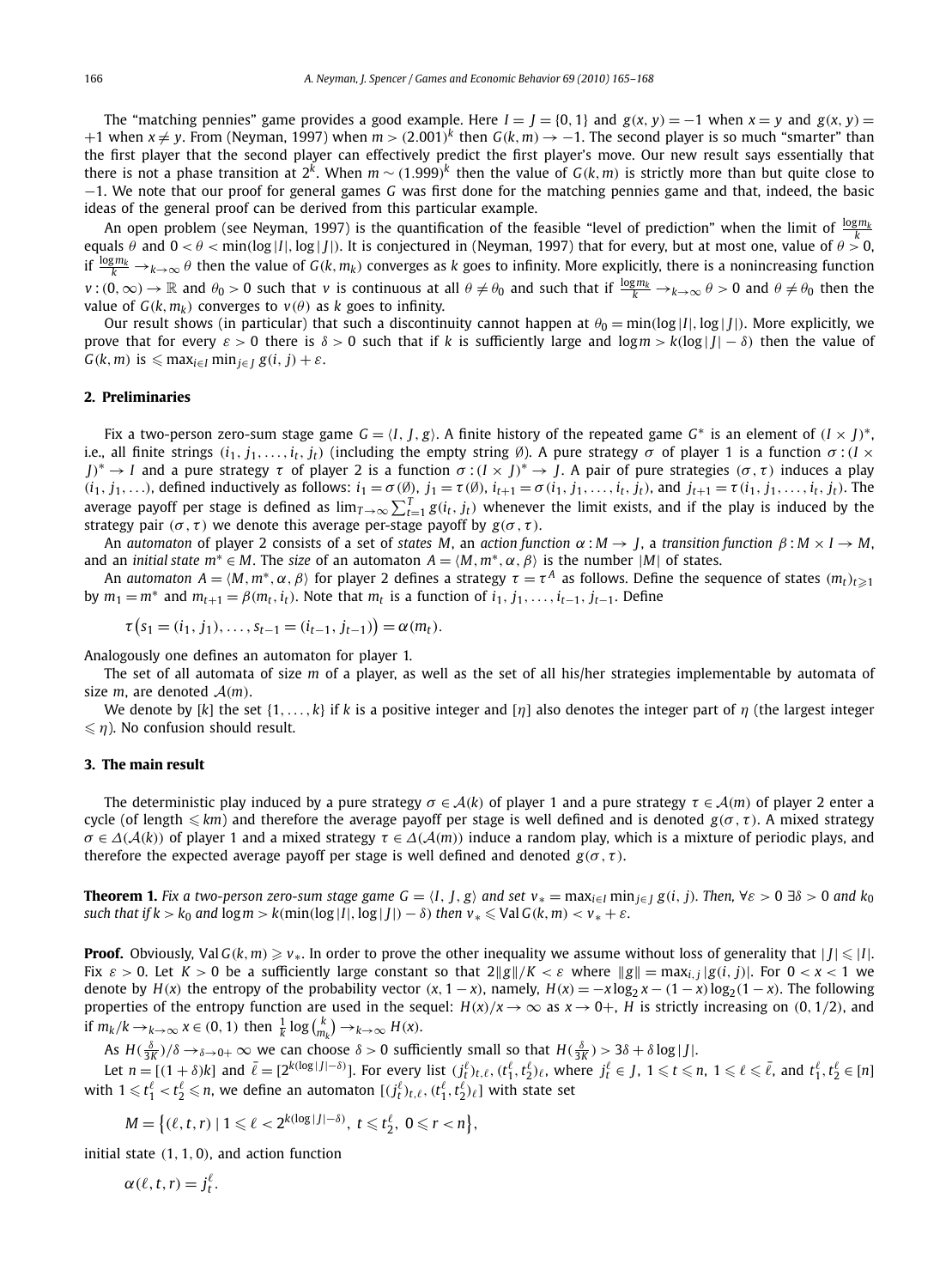The transition function is as follows:

$$
\beta\big((\ell, t, r), i\big) = \begin{cases}\n(\ell, t + 1, r) & \text{if } t < t_1^{\ell}, \\
(\ell, t + 1, r) & \text{if } t_1^{\ell} \leq t < t_2^{\ell} \text{ and } g(i, j_t) > v_*, \\
(\ell, t + 1, r + 1) & \text{if } t_1^{\ell} \leq t < t_2^{\ell} \text{ and } g(i, j_t) \leq v_*, \\
(\ell, t_1^{\ell} + 1, 1) & \text{if } t = t_2^{\ell}, g(i, j_t) \leq v_*, \text{ and } r \geq (t_2^{\ell} - t_1^{\ell})(1 - 1/K), \\
(\ell + 1, 1, 0) & \text{if } t = t_2^{\ell} \text{ and either } g(i, j_t) > v_* \text{ or } r < (t_2^{\ell} - t_1^{\ell})(1 - 1/K).\n\end{cases}
$$

If  $\ell + 1 > 2^{k(\log |J| - \delta)}$  we identify  $\ell + 1$  with 1.

The size of the automaton,  $|M|$ , is  $\leq 3k^2 2^{k(\log |J| - \delta)}$ . Therefore,

$$
\frac{\log|M|}{k} \leqslant (\log|J| - \delta) + \frac{2\log k + \log 3}{k}.
$$

Note that if in the play induced by a pure strategy of player 1 and the automaton, the states of the automaton of player 2 never visit the automaton state  $(\ell, 1, 0)$ , then the states of the automaton enter at some state  $(\ell, t_1^{\ell}+1, 1)$  a cycle of length  $t_2^\ell-t_1^\ell$  and the average per-stage payoff over each cycle is  $\leqslant (1-1/K)v_*+\|g\|/K\leqslant v_*+\varepsilon.$ 

We prove that if  $\tau$  is the mixed strategy of player 2 defined as a random selection of the automaton  $[(j_t^{\ell})_{t,\ell},(t_1^{\ell},t_2^{\ell})_{\ell}]$ where  $j^\ell_t$  are uniform iid ( $1 \leqslant \ell \leqslant \overline{\ell}$  and  $1 \leqslant t \leqslant n$ ) and  $(j^\ell_t)_{t,\ell}$  independent of the uniform iid pairs  $(t^\ell_1,t^\ell_2)_\ell$  (with  $1 \leqslant t^\ell_1 <$  $t_2^\ell\leqslant n$ ), then for every automaton of player 1 with  $\leqslant k$  states the probability of entering a cyclic play with average payoff per stage  $\le v_* + \varepsilon$  is close to 1.

Let  $j: I \to J$  be a function such that  $g(i, j(i)) \leq v_*$ . For every sequence  $y = (j_1, \ldots, j_n)$  of actions of player 2 and every *pure strategy σ* of player 1 we denote by *S*(*σ*, *y*) the set of all stages  $1 ≤ t ≤ n$  with  $j_t ≠ j(i_t)$  where  $i_1, ..., i_n$  is the sequence of actions of player 1 when the pure strategy  $\sigma$  plays against the fixed sequence of actions  $j_1, \ldots, j_n$  of player 2;  $i_1 = \sigma(\emptyset)$  and  $i_t = \sigma(i_1, j_1, \ldots, i_{t-1}, j_{t-1}).$ 

A subset S of [n] is called (8, K)-admissible if  $|S|\leqslant\frac{\delta n}{3K}$  and  $|s-t|>2K$  for every two elements  $t,s\in S$ . Fix a pure strategy  $\sigma$  of player 1. First, let us count the number of sequences  $y=(j_1,\ldots,j_n)\in J^n$  such that  $S(\sigma, y)$  is  $(\delta, K)$ -admissible.

The number of  $(\delta, K)$ -admissible subsets  $S \subset [n]$  is at least the number of subsets of no more than  $\frac{\delta n}{3K}$  elements of a set with  $[n-\frac{\delta n}{3K}(2K+1)]\geqslant k$  elements, and thus at least  $\binom{k}{\lfloor \frac{\delta n}{3K}\rfloor}$ , which is  $\geqslant 2^{H(\frac{\delta}{3K})k}$  for sufficiently large k. If  $|S|\leqslant \lfloor \frac{\delta n}{3K}\rfloor$  then the number of sequences  $y=(j_1,\ldots,j_n)$  such that  $S(\sigma,\vec{y})=S$  equals  $(|J|-1)^{|S|}$ . We deduce that for every pure strategy  $\sigma$  of player 1 the number of sequences  $y=(j_1,\ldots,j_n)\in J^n$  such that  $S(\sigma, y)$  is  $(\delta, K)$ -admissible is  $\geqslant (|J|-1)^{[\frac{\delta n}{3K}]}2^{H(\frac{\delta}{3K})k}$ .

For every subset S of [n] we denote by  $S(K)$  the set of all  $1 \le t \le n$  with  $|t - s| \le K$  for some  $s \in S$ . Note that  $|S(K)| \le$  $|S|(2K + 1)$ . Therefore, if  $|S| ≤ \frac{\delta n}{3K}$  then  $n - |S(K)| ≥ k$ .

Therefore, if *A* is an automaton of player 1 of size  $\leqslant$   $k$ , and  $m_1,\ldots,m_n$  are the sequence of states of the automaton A when playing against the sequence  $y=(j_1,\ldots,j_n)$ , and  $|S(\sigma^A, y)|\leq \frac{\delta n}{3K}$ , then there are two distinct stages  $t_1 < t_2$  in  $[n] \setminus S(\sigma^A, y)(K)$  with  $m_{t_1} = m_{t_2}$ .

Therefore, the probability that the random play defined by the pair of strategies  $\sigma^A$  of player 1 and  $\tau$  of player 2 will enter at the (random) stage  $t_1^1$  a cycle of length  $t_2^1 - t_1^1$  is

$$
\geqslant \frac{1}{2k^2} 2^{H(\frac{\delta}{3K})k} 2^{-\log|J|k(1+\delta)} \geqslant 2^{k(2\delta - \log|J|)}
$$

where the last inequality (uses the inequality  $H(\frac{\delta}{3K}) > 3\delta + \delta \log |J|$  and) holds for k sufficiently large so that  $\frac{1}{2K^2} > 2^{-\delta k}$ .<br>The same computation shows in fact that if  $t(\ell)$  is the first stage where the auto

then conditional on  $t(\ell) < \infty$  and conditional on  $(j_t^{\ell'})_{\ell'<\ell}$  and  $(t_1^{\ell'},t_2^{\ell'})_{\ell'<\ell}$  the probability that the random play defined by the pair of strategies  $\sigma^A$  of player 1 and τ of player 2 will enter at the (random) stage  $t(\ell)+t_1^\ell-1$  a cycle of length  $t_2^\ell-t_1^\ell$ is

$$
\geqslant \frac{1}{2k^2} 2^{H(\frac{\delta}{3K})k} 2^{-\log|J|k(1+\delta)} \geqslant 2^{k(2\delta - \log|J|)}
$$

where the last inequality holds for *k* sufficiently large so that  $\frac{1}{2k^2} > 2^{-\delta k}$ . Therefore, if  $\bar{\ell} = [2^{k(\log |J| - \delta)}]$ , then the probability that  $t(\bar{\ell}) < \infty$  is

$$
\leqslant \big(1-2^{k(2\delta-\log|J|)}\big)^{\bar{\ell}-1}\to 0.
$$

This completes the proof.  $\Box$ 

**Theorem 2.** Let I and J be two finite sets. There exists a stage-game payoff function  $g: I \times J \to \{0, -1\}$  with  $\max_{i \in I} \min_{j \in J} g(i, j)$  $-1$  such that  $\forall \varepsilon > 0$   $\nexists \delta > 0$  and  $k_0$  sufficiently large such that if  $k > k_0$  and  $\log m < k$  min( $\log |I|$ ,  $\log |J|$ )  $-k\varepsilon$ , then the value of  $G(k, m)$  (where  $G = \langle I, J, g \rangle$ ) is  $\geq -1 + \delta$ *.*